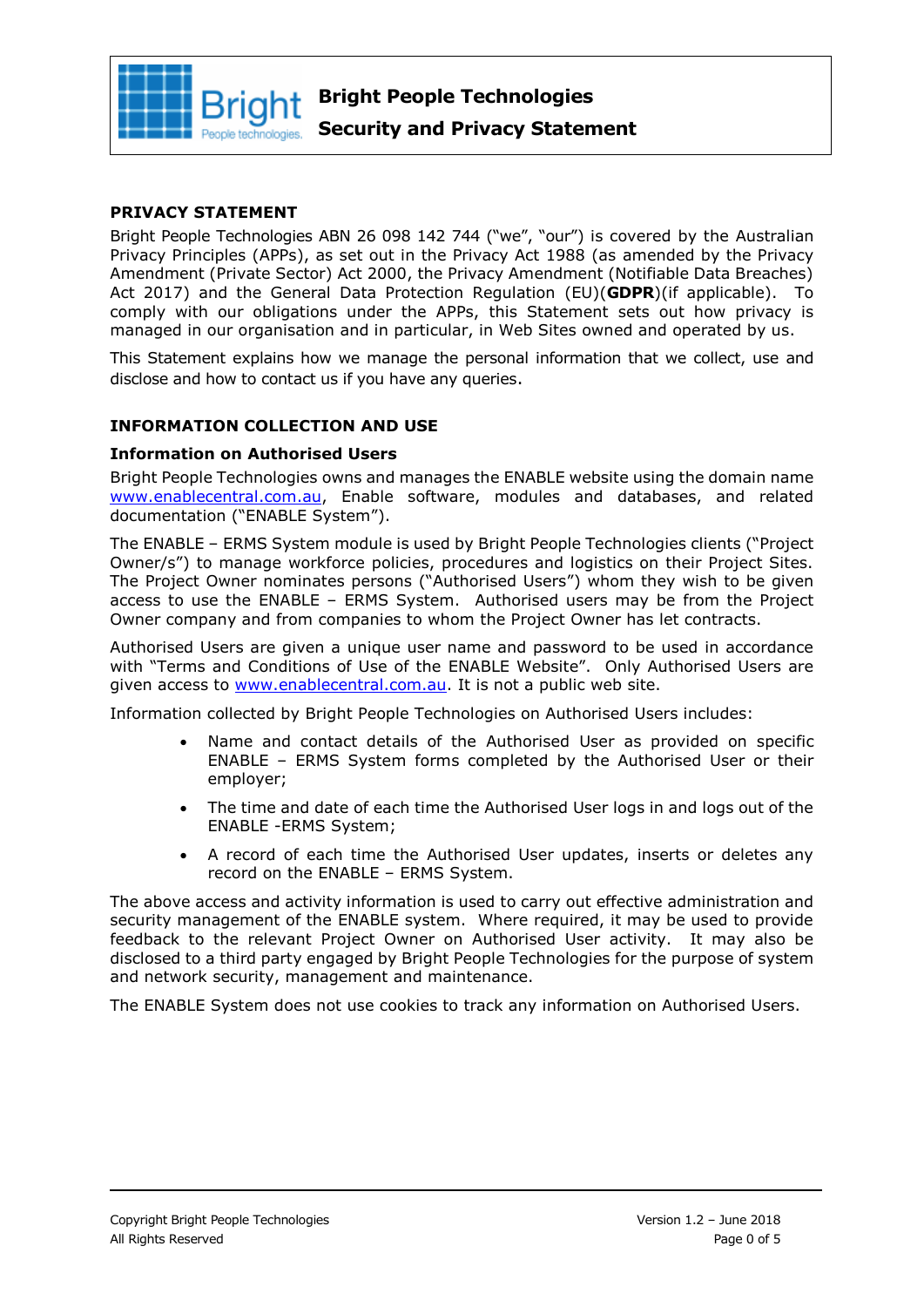

#### **Security and Privacy Statement**

#### **Information on Applicants**

Authorised Users may submit information to the ENABLE – ERMS system on individuals they are seeking to mobilise to a Project Site ("Applicant/s"). The information submitted is a subset of the information provided by the Applicant on a Registration of Interest (ROI) form, as prescribed in the ENABLE – ERMS System for the relevant Project.

Applicant information held on the ENABLE – ERMS System includes:

- Name of the Contract company seeking to mobilise the Applicant;
- Name of the Project Owner and Project Site to which the Contract company is seeking to mobilise the Applicant;
- Position to which the Contract company is seeking to mobilise the Applicant;
- Name, date of birth, address, telephone contacts, and occupation of the Applicant;
- The Applicant's driver's licence information (where supplied) indication of eligibility to work in Australia;
- Persons nominated by the Applicant to contact in the event of an emergency whilst engaged on the Project site;
- Information supplied by the Applicant to assess their suitability for the position they are seeking. This may vary between Projects but typically includes: occupations sought; education and other relevant qualifications; project experience; employment history; workers' compensation history; indication of willingness to participate in fitness for work programs on projects; name, company name and contact details of work history referees.

Instructions on the ROI form advise the Applicant of the primary and secondary purposes of collecting the information, how to obtain a copy, correct or update their information. The primary purpose of collecting information is for considering the Applicant's suitability for employment in connection with the nominated position sought on the Project Owner's Site (as identified on the ROI form) and for managing matters relating to the Applicant's employment in connection with the Project. The secondary purpose of collecting the information is for considering the Applicant's suitability for employment opportunities in connection with other construction projects that may arise in the future.

Each Applicant completing an ROI must sign the form to acknowledge their consent to their personal information being collected and used for the purposes defined on the form. It is a compulsory condition of use set by Bright People Technologies that Project Owners and their contracting companies retain a signed copy of the ROI form on their personnel files to verify the Applicant's consent to the collection and use of their personal information. Consent will be effective if it is freely given, specific, informed and clearly indicated by affirmation action.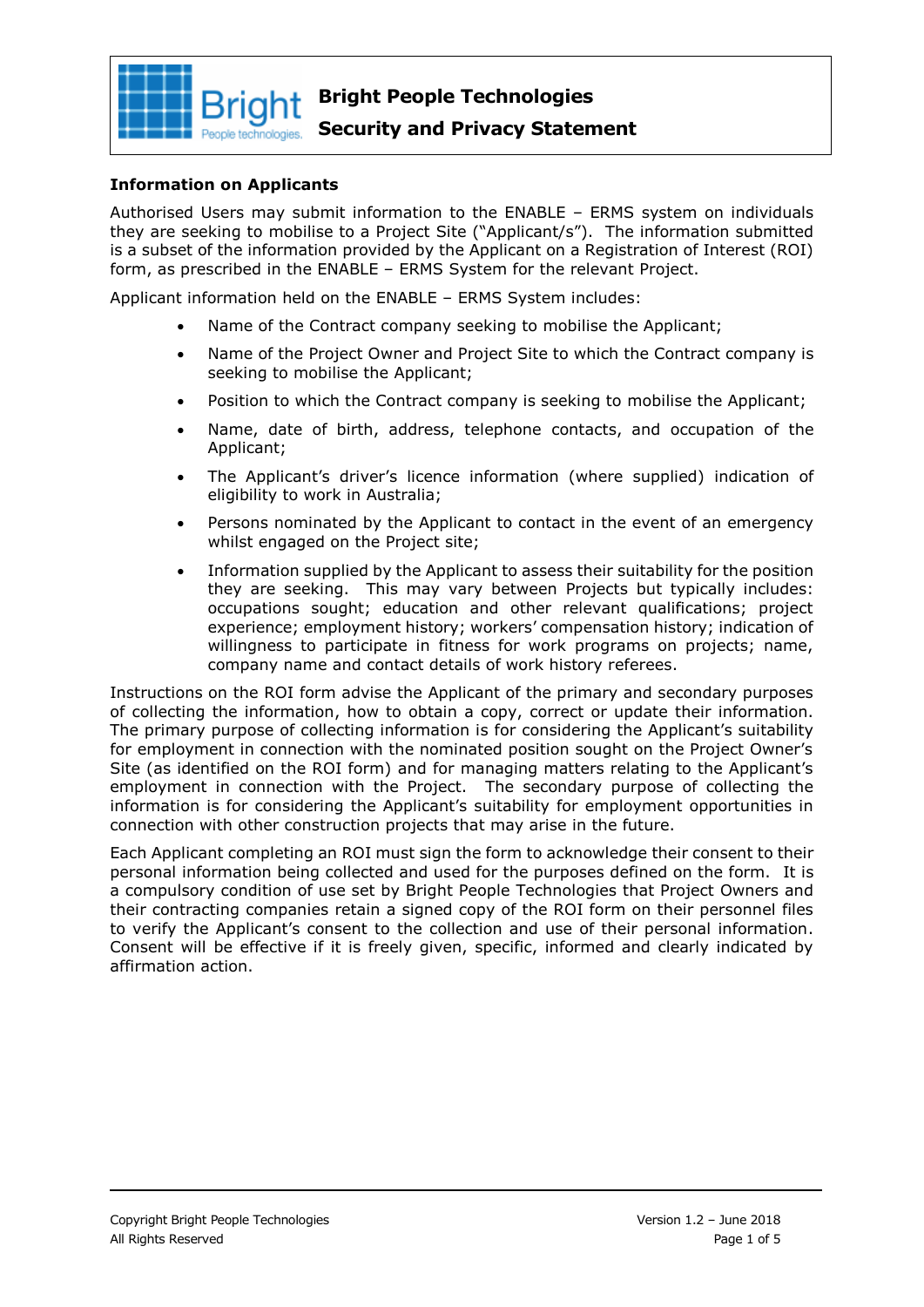

### **Security and Privacy Statement**

Additional personal information on the Applicant held in the ENABLE – ERMS System includes information regarding the management of the Applicant's ROI and employment on projects. This may include confirmation of the individual's suitability for the position, and records relating to each time they are mobilised and demobilised to a Project Owner's Site.

#### **ACCESS AND CORRECTION OF PERSONAL INFORMATION**

Authorised Users and Applicant's can request a copy of their personal information held on the ENABLE – ERMS System by contacting us at: [info@brighttechnologies.com.au.](mailto:info@brighttechnologies.com.au) It is important to us that the personal information we hold is accurate, complete and up to date. If an Authorised User or Applicant believes that this is not case and would like their personal information corrected or deleted, they may contact us at: [info@brighttechnologies.com.au.](mailto:info@brighttechnologies.com.au)

For privacy and security purposes, we may ask that a request be put in writing along with specified information to verify the requestor's identity.

If your data is covered by the GDPR we will uphold your right to erasure (article 17, GDPR), your right to data portability (article 20, GDPR) and the right to object (article 21, GDPR).

#### **CONFIDENTIALITY**

Information held on Authorised Users is available to the Project Owner/s that requested the Authorised User's access to the ENABLE – EMRS System.

Information held on Applicant's submitted to the ENABLE – ERMS System is available to the Authorised User who submitted the data and other Authorised Users of the same company. The Worker's information is also available to the Project Owner of the Project Site for which the Authorised User submitted the Applicant's information.

Information held on Applicants may be made available to approved third party suppliers engaged by Bright People Technologies. Such parties are typically engaged for the purposes of assessing suitability for employment on Project Owner's sites; providing software development and maintenance services; hardware and network security and support. Bright People Technologies enters into formal Confidentiality Agreements requiring third party suppliers to agree not to disclose any person's information to any other party, other than information supplied by the individual for the express purpose of the disclosure.

Other than authorised use by Bright People Technologies staff, Authorised Users, Project Owners and approved third parties as described above, information held on the ENABLE – ERMS System is kept strictly confidential.

#### **HOW WE HANDLE EMAIL**

We will preserve the content of any e-mail we receive, if we believe that we have a legal requirement to do so. The content of e-mail messages may be monitored and viewed by our employees and approved third parties for the purpose of responding to requests for assistance and quality of service.

#### **SECURITY OF INFORMATION**

Bright People Technologies takes reasonable steps to preserve the security of personal information in accordance with this Security and Privacy Statement. The ENABLE – ERMS web site using the domain name [www.enablecentral.com.au](http://www.enablecentral.com/) is a secure website using 128 bit Secure Socket Layer encryption certified by the certificate authority organisation: Thawte Consulting Pty Ltd. The ENABLE web sites are configured such that they can only be used via a secure encrypted channel (https).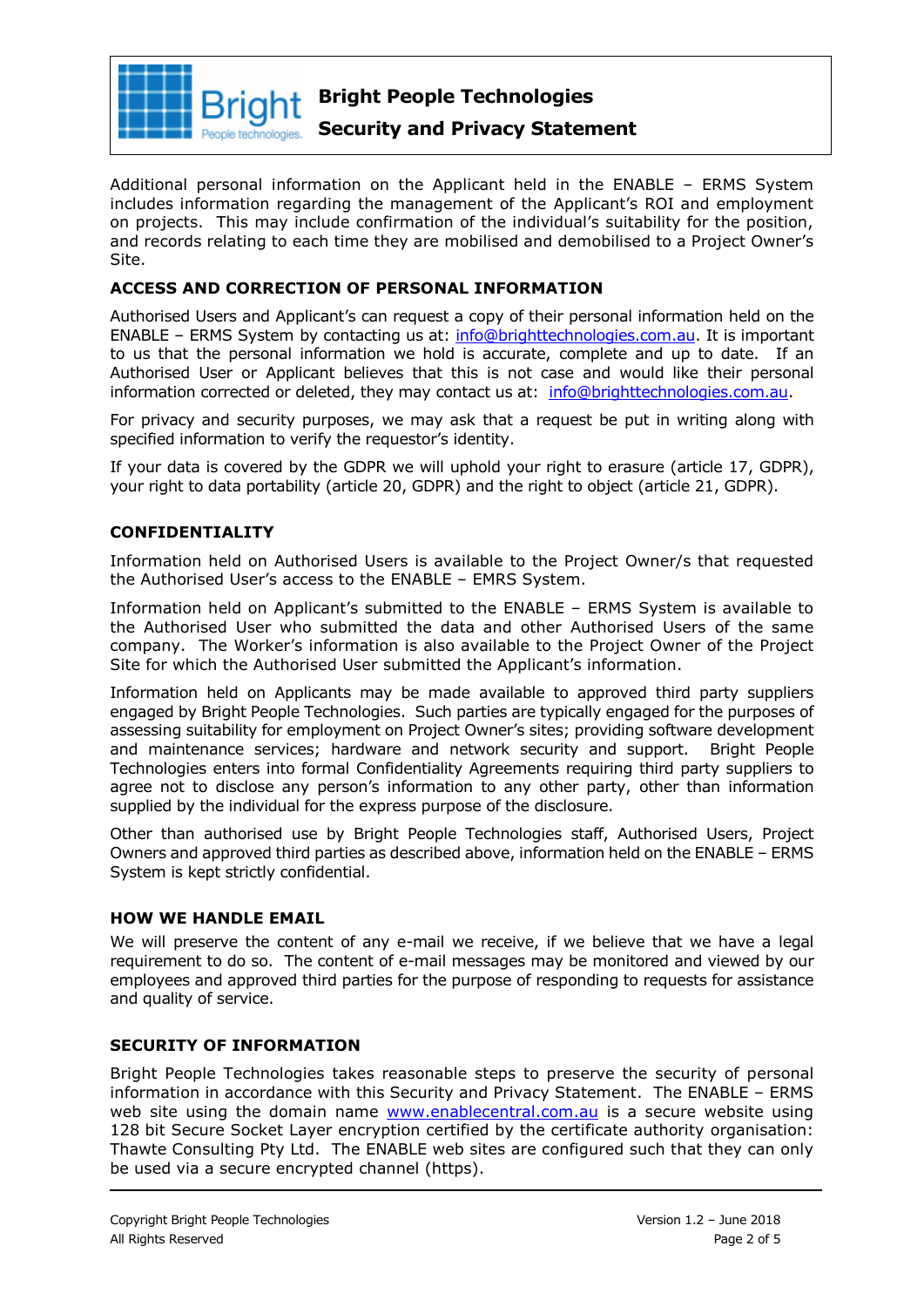

#### **Security and Privacy Statement**

Bright People Technologies regularly reviews developments in security and encryption technologies. Unfortunately, no data transmission over the Internet can be guaranteed as totally secure. Accordingly, although we strive to protect such information, we cannot ensure or warrant the security of any information transmitted to us or from our on-line systems or services and Authorised Users do so at their own risk. Once we receive a transmission from an Authorised User, we take reasonable steps to preserve the security of the information in our own systems.

Where Bright People Technologies authorizes access by a third party to information collected in the ENABLE – ERMS System or any other web sites or systems that Bright People Technologies owns or manages, such access shall only be granted where the third party has signed a confidentiality agreement with Bright People Technologies.

#### **NOTIFIABLE DATA BREACHES**

In the event of a serious data breach involving personal information that is likely to result in serious risk of harm to Authorised Users or Applicants, we will promptly contain the breach and take remedial action including, where appropriate, an assessment of the suspected data breach. Where an eligible data breach has been identified we will,

- a) notify all Authorised Users and Applicants of the breach; or if that is not practicable
- b) notify only the individual Authorised Users or Applicants whose personal information is at risk of serious harm (together, **Notified Users**).

We will provide Notified Users the details of the data breach, the kinds of information concerned in the data breach, the best way to contact us and our recommended steps in response to the data breach.

As soon as practicable after we become aware of the breach we will report a statement of the breach to the Australian Information Commissioner through the online platform.

If we deem (a) or (b) above not practicable, we will publish a copy of the statement prepared for the Australian Information Commissioner on our website.

If the breach involves data covered under the GDPR we will advise the controller who will advice the relevant supervisory authority of a data breach within 72 hours of becoming aware of the breach (otherwise a written explanation will accompany the notice) unless the risk is unlikely to be a high risk to rights and freedoms of individuals. The effected individual will also be notified as soon as possible after the incident.

#### **ACCOUNTABILITY AND GOVERNANCE**

We undertake to implement appropriate technical and organisational measures to ensure processing complies with the relevant considerations of the GDPR and the APP 1.2. We will consider and integrate data protection into these processing activities where appropriate. We will undertake a data protection impact assessment prior to data processing if the processing is likely to result in a high risk for the rights and freedoms of individuals. All records of processing activities will be kept.

#### **STORAGE**

We will take all reasonable steps to protect the security of the personal information that we hold. This includes appropriate measures to protect electronic materials and any materials that may be stored and generated in hard copy.

#### **ACCEPTANCE AND CHANGES TO SECURITY AND PRIVACY STATEMENT**